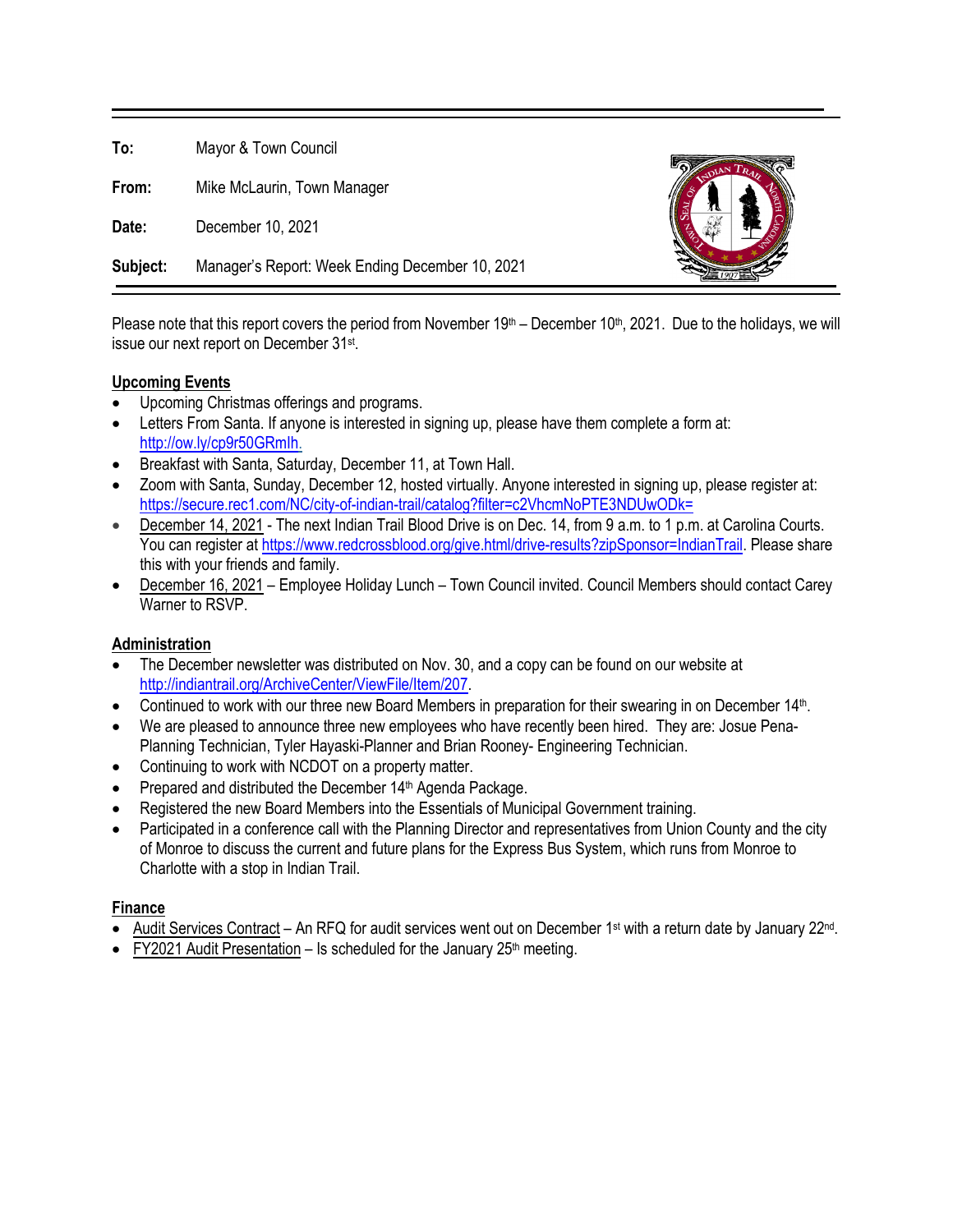**Manager's Report December 10, 2021 Page 2**

## **Parks and Recreation**

- Athletic reservation requests have opened for Crooked Creek Park. Applications will be received from December 1<sup>st</sup> to January 2<sup>nd</sup>. Permits will then be issued by mid-January.
- Preparation continues for upcoming programs and events for the remainder of the 2021 calendar year and the first six months of 2022.
- A very successful Christmas parade and tree lighting was held. Additional planned Christmas activities are located in the Upcoming Events section of this report.

#### **Planning**

- Planning Board unanimously denied Orr Road rezoning from SF-1 to Light Industrial. This agenda item has been postponed for public hearing before Town Council pending additional work by the applicant.
- Take 5 & Pet Suites (Highway 74) submitted for site plan review.
- Sheffield Subdivision submitted for site plan review.
- Met with representatives from Carvana's Development Team for location off Highway 74.

# **Engineering**

- Indian Trail Park Stormwater and Water Main Improvements Contractor is still trying to find pipe for Indian Trail Park water main improvements. This project has been delayed until January 2022.
- 1<sup>st</sup> Avenue Phase 1 (pond and pumpstation construction) Walkthrough occurred and punch list was given to the contractor.
- 1<sup>st</sup> Avenue Phase 2 (stormwater and roadway improvements) Pre-Bid Meeting occurred on 11/30/21. Bid Opening was Dec. 7<sup>th</sup>. No bids were submitted. Will readvertise in January 2022.
- FY20/21 Spring Resurfacing Contract Wrapping up most of Sunnyside Circle. We will have to suspend the contract until concrete pipe material arrives in January 2022.
- Indian Trail Complete Street Preliminary storm design and traffic control design has been reviewed. Met with Mrs. Rushing (last property owner) on Dec. 8<sup>th</sup>.
- Raised Pavement Markers and Striping Control The owner has had some medical issues. We're hoping to start the project soon.
- RFQs Working on Watershed Study and Chestnut Square Park Design.

# **Public Works**

- Solid Waste Contract negotiations are ongoing with Waste Connections and the new contract. Held meeting with vendor, staff, and manager this week.
- Parks:
	- o Routine maintenance, including outparcels.
	- o Completed weekly reports.
	- o Installed Christmas lights at Chestnut Square Park.
	- o Repaired playground equipment.
	- o Installation of concrete tee boxes at the Crooked Creek Park disc golf course has begun.
	- o The grease trap at Crooked Creek Park was emptied.
	- o All staff helped prep for the Christmas parade.
- Stormwater: Completed catch basin repair in Field Stone Farm.
- Streets: Installed street sign.